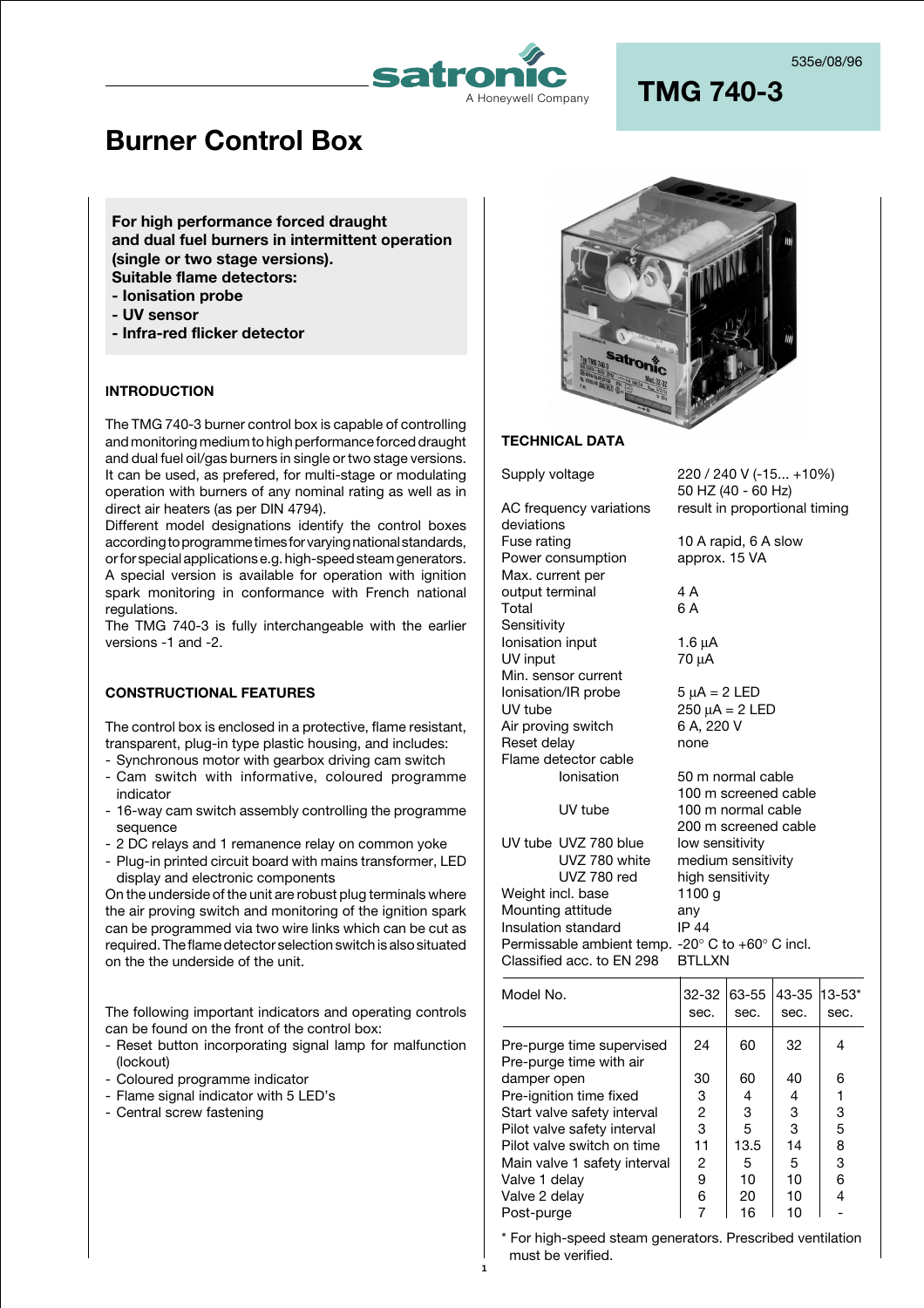### **TECHNICAL FEATURES**

### **1. Flame detection**

The following types of flame detector can be used:

- Ionisation electrode, where the mains supply provides a neutral earth connection. Suitable for gas burners (signal current from flame cannot be influenced by interference from ignition spark).
- UV sensor type UVZ 780 red, suitable for gas, oil and dual fuel burners.
- Infra-red flicker detector type IRD 820 and 1020 for all types of burner.

The flame signal amplifier is adjusted to the the type of detector probe fitted by using the flame detector selection switch on the underside of the unit. If the IRD flicker detector is used, the selection switch must be adjusted to the "ION" position.

Flame detection is only operational when the switch position selected corresponds to the type of detector probe connected.

By optimally matching the amplifier to the detector probe, considerably longer signal transmission distances with less sensitivity to interference can be achieved.



The flame signal current indicator consists of a five stage LED display which shows the signal current continuously. An indication of the strength of the flame signal current is therefore always given. Fluctuations in the monitoring sensitivity can be noticed at an early stage,

and appropriate corrective action can be taken. If the infra-red flicker detector IRD 820 or

920 is employed, the flame signal current indicator on the control box is not relevant. In this case, the IRD indicator is the decisive indication of flame signal strength.



Flame signal current indicator

### **2. Burner Control**

- Burners can be operated with or without post-purge. This varies according to model (see technical data) and is activated when the burner motor is connected to terminal 19.
- Air damper operation is monitored to ensure the nominal air volume during pre-purge and in the starting position before fuel is released. If confirmation of the damper positions "MIN" and "MAX" is not received, the control box start sequence is interrupted.
- The air proving switch is checked for corrrect operation before the start, and air pressure is monitored during prepurge as well as during normal operation. In normal use, switch contacts with a rating of 6A/220V are sufficient. Additional switch contacts which are to be monitored can be connected between terminal 18 and the air proving switch working contact. In this case, jumper II on the underside of the control box should be cut.
- A separate connection for a pilot valve PV is provided, which is again closed at the end of the second safety interval. The heat output of the gas flow which is controlled by this valve must not exceed 120kW.
- The terminal for the start valve SV must not be used when connecting the pilot valve PV.
- Together with the start valve SV, a total of 3 power levels are available for use. The gas flow controlled by valves SV, V1 and V2 must lead to a common nozzle unit.
- To determin the heating power of the gas flow controlled by the pilot- and start valve, EN 676 has to be consulted.
- In addition to the built-in button with signal lamp, it is also possible to connect a remote lockout indicator and reset switch.
- For monitoring of the ignition spark, link 1 on the base of the control box must be cut. In this case, flame detection is carried out by a UVZ 780 ultra-violet sensor.

# **3. Safety**

The design and programme sequence employed in the control boxes in the TMG 740-3 series conform to the presently applicable European standards and regulations. The following features exceed the requirements of most standards, and therefore ensure additional safety:

- After a normal shutdown, the stray light test is started immediatly by the control box which directs an increased voltage to the UV sensor. The very important extinguishing function of the sensor can therefore be checked. If the fuel valve does not close correctly, or a sensor or amplifier malfunction occurs, shutdown and lockout take place after approx. 20 sec., even if the controlling thermostat is open.
- The contacts responsible for the release of fuel are checked when the programme starts, to ensure that they have not become welded together.

# **4. Mounting and Electrical Installation**

At the base:

- 3 earth terminals, with an additional tag for the burner earth.
- 3 neutral terminals, with a fixed internal through connection to the neutral input, terminal 8.
- 2 separate slide-in plates and 4 fixed, threaded knockouts (PG 11 thread) as well as a wiring opening from below, to facilitate wiring of the base.
- A keyed fit ensures that the wrong control box type cannot be fitted to the base. The corresponding control box designation is shown in lettering on the base.

### General:

- Can be mounted in any position, insulated as per IP 44 standard (unaffected by water spray). The control box and detector probes should not however be subjected to excessive vibration. With the UVZ 780 ultra-violet sensor, care should be taken to ensure that a good electrical contact to the burner exists via the metal flange.
- If an ionisation electrode is used, appropriate protective measures are required in order to avoid contact with the electrode while installation work is being carried out. Trouble-free operation with this type of flame detection is not possible if a voltage of over 25 volts is measured between neutral and earth. In this case, provision must be made for a separate isolating transformer.
- The maximum lengths for the detector probe cables, depending on the type of cable installed, are listed in the technical data and must be adhered to without fail. Laying the cables parallel to mains cabling over long distances should be avoided, and the use of multiple core cable is also not permitted.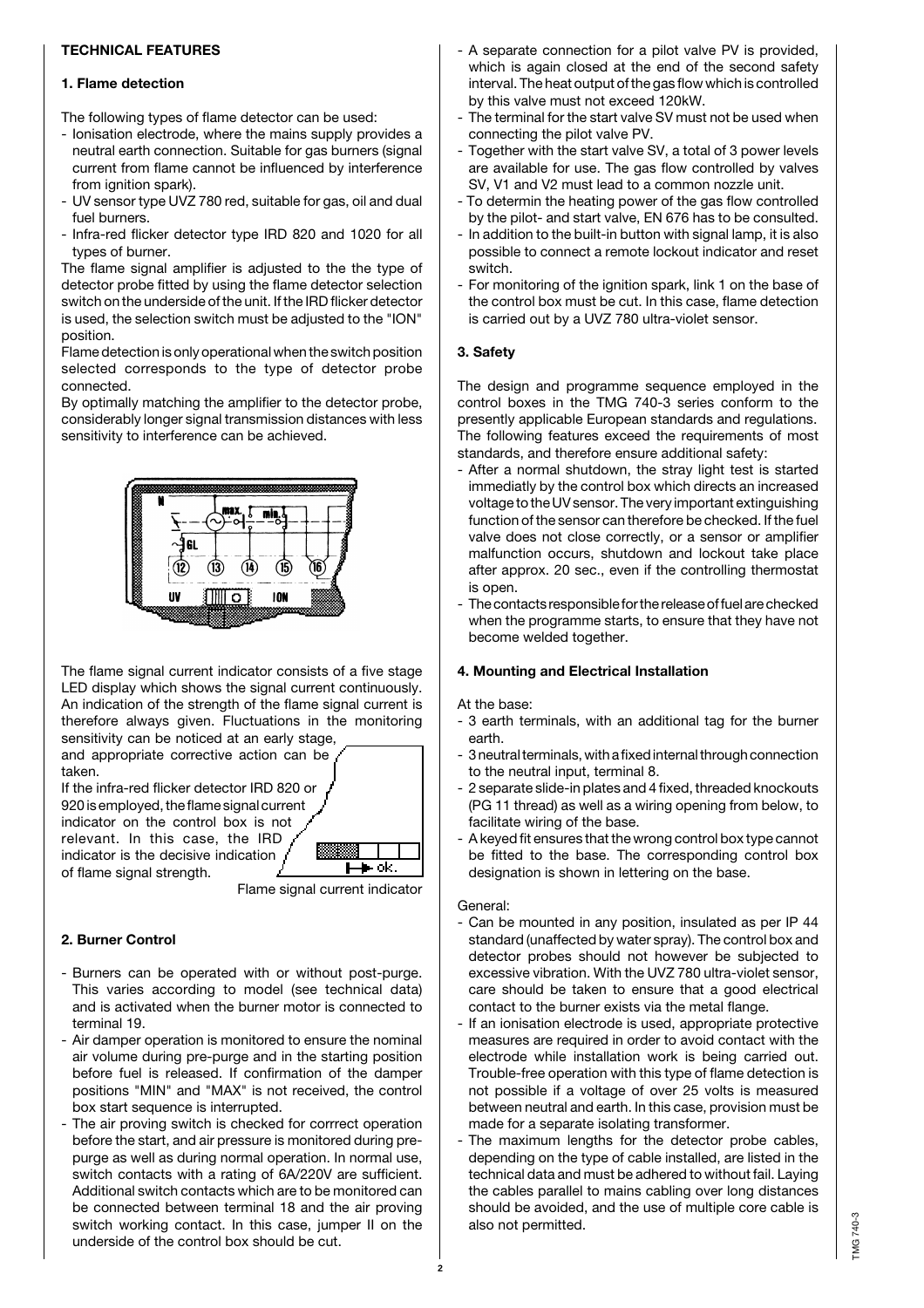

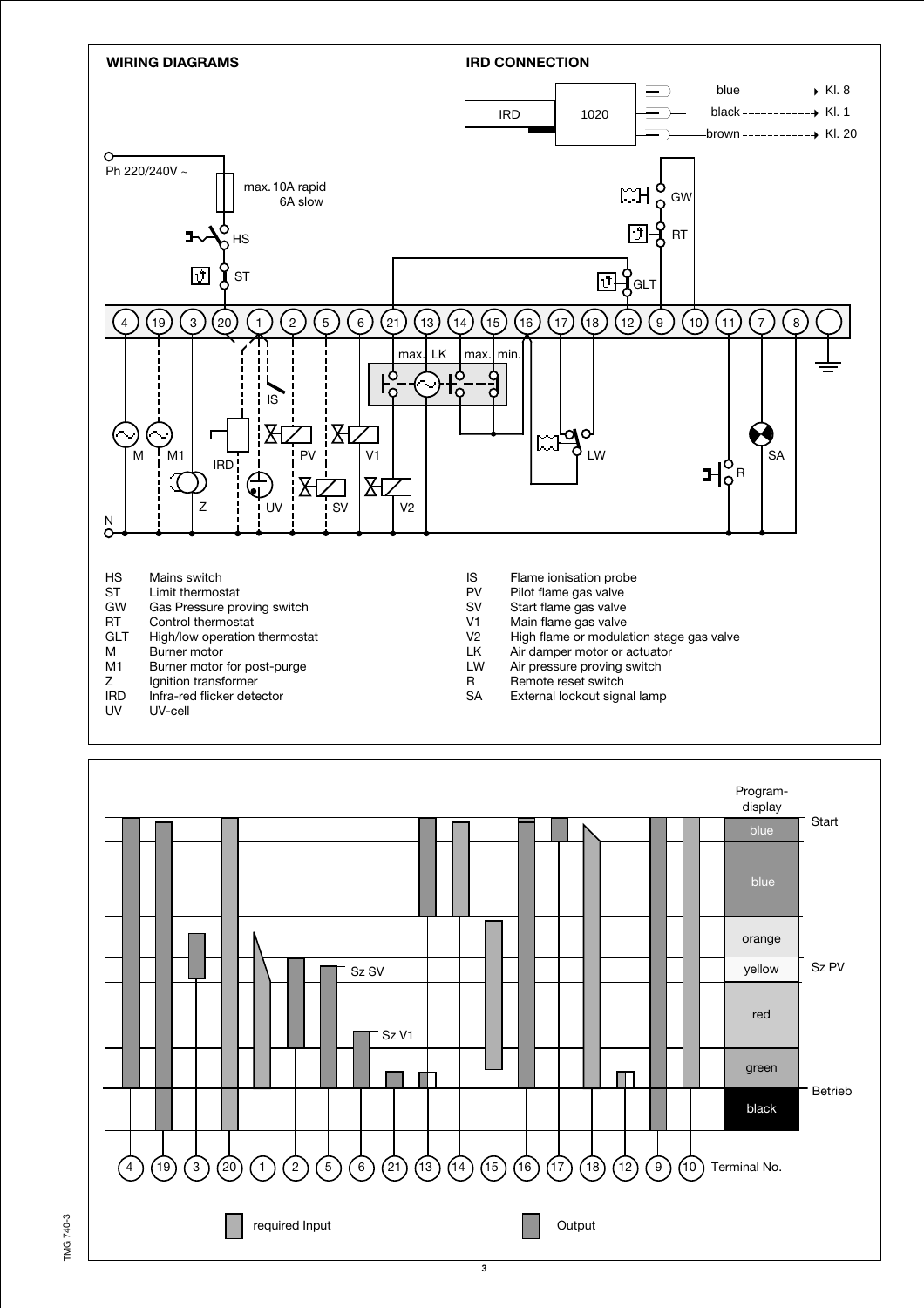### **COMMISSIONING AND MAINTENANCE**

#### **1. Important**

The wiring must be checked exactly when commissioning the installation. Incorrect wiring could damage the control box, putting the safety of the burner system at risk. When mounting and wiring the control box, the applicable installation regulations must be observed.

- The chosen fuse rating must not, on any account, be higher than the value listed in the technical data.
- Failure to observe this instruction could, in the case of a short circuit, have serious consequences for the control box or burner system.
- For safety reasons, it must be ensured that the control box performs at least one normal shutdown during every 24 hour period.
- Switch off or disconnect the power before plugging in or unplugging the unit.
- Burner control boxes are safety devices and should not be opened.

#### **2. Routine Checks**

An inspection of the technical safety of the flame detection system must be carried out during commissioning of the unit as well as after servicing, or if the system has not been in operation over a long period.

For test a), the gas proving switch should be bridged.

- a) Attempt to start with the hand valve closed: - After the first safety interval has elapsed -> Lockout
- b) During normal operation, interrupt detector probe or cut off light:
	- In less than 1 sec.
	- -> Lockout

#### **Fault finding**

Fault finding is considerably simplfied by making use of the coloured programme indicator. Irregularities during commissioning, normal operation or a normal shutdown pause can be localised via the programme indicator disc. If a malfunction occurs, it is useful to note the exact position of the indicator before operating the control switch or reset button.

The following list is designed to assist with fault finding.

| <b>COLOUR</b> | <b>WHERE</b>    | <b>WHAT</b>                       | <b>REASON</b>                                                                                                                                                 |
|---------------|-----------------|-----------------------------------|---------------------------------------------------------------------------------------------------------------------------------------------------------------|
| <b>BLUE</b>   | beginning       | doesn't start                     | - no power, break in control circuit, air proving switch not in<br>resting position                                                                           |
|               |                 | continuous ventilation            | - end switch "MAX" air damper doesn't operate                                                                                                                 |
|               | line            | lockout                           | - air proving switch doesn't switch over or is too late                                                                                                       |
|               | end<br>anywhere | continuous ventilation<br>lockout | - end switch "ignition position", air damper doesn't operate<br>- stray light                                                                                 |
|               |                 |                                   |                                                                                                                                                               |
| <b>YELLOW</b> | end             | lockout                           | - flame establishment pilot or start valve impossible no<br>flame signal current or too weak (min. 2 LED's) flame<br>detector selector switch set incorrectly |
| <b>RED</b>    | end             | lockout                           | - no flame signal current or too weak after end of second<br>safety interval (double fuel feed burner)                                                        |
| <b>GREEN</b>  | end             | lockout                           | - loss of flame during operation, air pressure too low                                                                                                        |
| <b>BLACK</b>  | end             | lockout                           | - stray light due to burning on, UVZ sensor tube reached end<br>of life and activates shutoff, defect in flame detector circuit                               |
|               |                 |                                   | A test baseplate is available for checking the burner control box functions (model designation UP 7520, item no. 18601)                                       |

**4**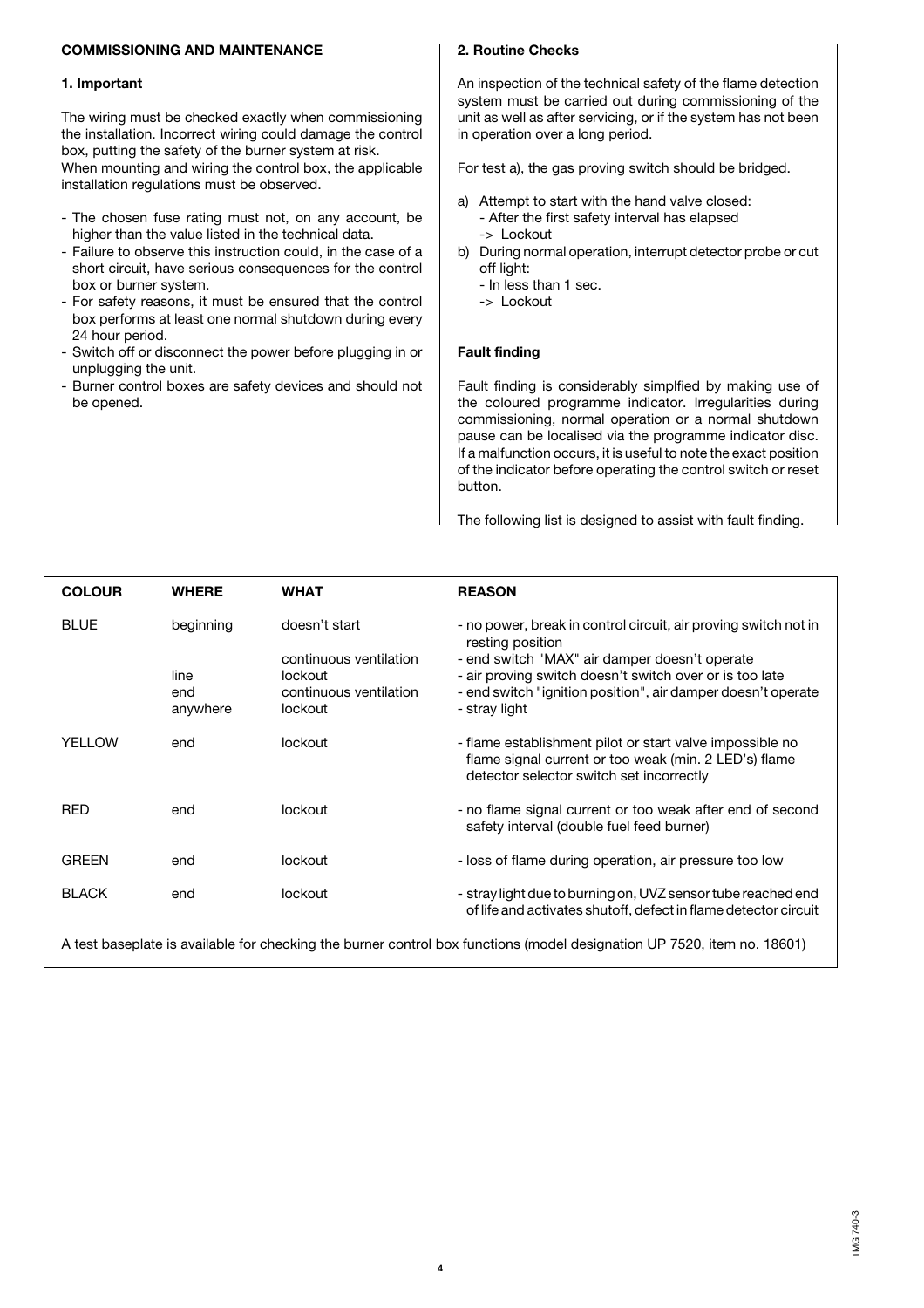

**IMG 740-3** TMG 740-3